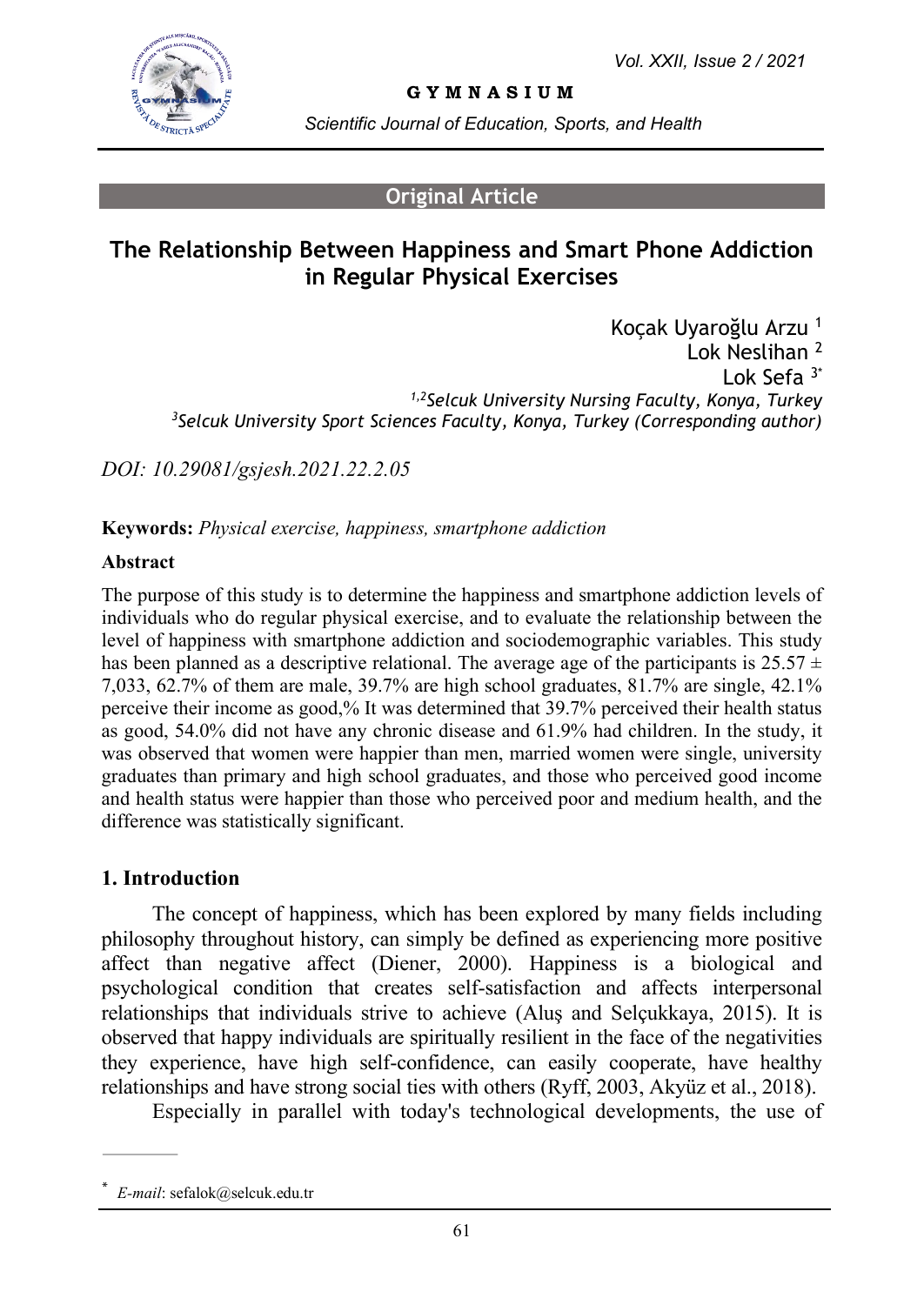smart phones is increasing due to the widespread use of the internet and easy access to social networks and because it offers more than a mobile phone to its user. The smartphone, which is estimated to have 2.17 billion users worldwide, brings the concept of addiction with it and negatively affects life due to the inability to control the behavior (Kim et al., 2016; Liu et al., 2017; Statista, 2019). Smartphone addiction is similar to internet addiction in terms of its features and meets internet addiction criteria (Kwon et al., 2013).

According to the literature, smartphone addiction is defined as uncontrollable excessive use of the phone, being aware of the consequences and showing withdrawal symptoms when trying to prevent and prevent use (Wu et al., 2013; Mok et al., 2014). The living conditions of human beings are changing in parallel with technology and industrialization, and with this change, they may be in different quests to feel happy, good and healthy. People who aim to be happy in life sometimes spend more time on the internet and social networks to achieve this goal, but this situation cannot help them relax and feel happy (Sezer, 2013). Kozan et al. (2019) determined in their study with university students that there is a negative relationship between smartphone addiction and happiness. Some individuals turn to activities such as sports and arts in order to be mentally well and to cope with the difficulties brought by professional and social life (Tekin, Amman & Tekin, 2009). There are many studies that show that regular physical exercise affects health positively (Paffenbarger, Blair & Lee, 2001; Boyce et al., 2008; Arslan, Güllü & Tutal, 2011). For this reason, physical exercise emerges as an important tool to protect and improve health. In addition, we see that physical exercise has a positive effect on feeling happy (Huang and Humphreys, 2012; Uğurlu, Şakar & Bingöl, 2015) and has a negative relationship with smartphone addiction (Chan, 2013; Kozan et al., 2019).

#### **2. Material and methods**

### *Purpose of research and questions of the research*

In this study, it is aimed to determine the happiness and smartphone addiction levels of individuals who do regular physical exercise, and to examine the relationship between the level of happiness with smartphone addiction and sociodemographic variables.

1. What is the happiness level of individuals who do regular physical exercise?

2. What is the smartphone addiction level of individuals who do regular physical exercise?

3. Does the level of happiness change according to the socio-demographic characteristics of individuals who do regular physical exercise?

4. Does the level of smartphone addiction change according to the sociodemographic characteristics of adult individuals?

5. Is there a relationship between physical activity level and loneliness? *Type of research*

This study is descriptively planned as relational.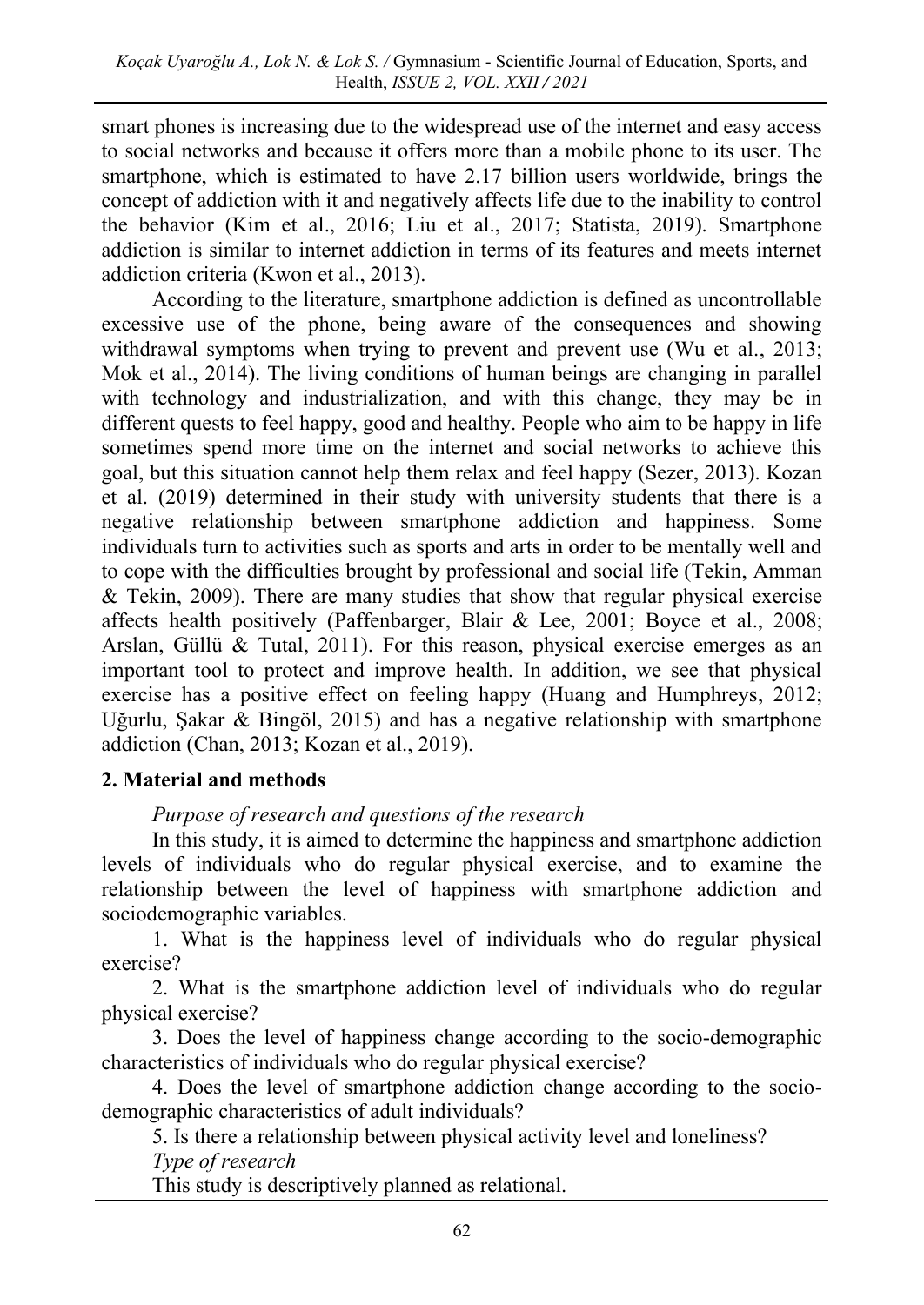*The place and features of the research*

The study was carried out in a sports center located in the Selçuklu District of Konya.

*Study group of the research*

The sample size in the research was calculated using G \* Power 3.1.9.2 analysis program. With 0.29 effect size, 90% power, 5% margin of error, Kozan et al. (2019), it was calculated as 126 by taking into account the "Smartphone Addiction mean score  $(30.60 \pm 10.62)$ .

The inclusion criteria of the study consisted of individuals who are registered to the sports center in Selçuklu district of Konya province, who exercise regularly.

*Data collection technique and tools*

The data of the research were collected through Google Forms between April 1-15, 2021. The questionnaires were delivered to the participants via social media; After reaching the sufficient number of samples, the data collection process was terminated. In collecting data; Personal information form, Oxford Happiness Scale and Smartphone Addiction Scale, which questioned socio-demographic characteristics and prepared by the researchers, were used.

*Oxford Happiness Scale*; Happiness Scale consists of 7 items in total and is 5-Likert type. The Turkish validity and reliability study of the scale, originally developed by Hills and Argyle (2002), was conducted by Doğan and Çötok (2011). Some sample items were stated as "I am aware of the beauties around me" and "I do not have happy memories about the past". The factor analysis made revealed that the scale has a single factor structure. The internal consistency coefficient of the scale was .74 and the test-retest reliability coefficient was .85. High scores from the scale show that the level of happiness is high (Doğan and Sapmaz 2012).

*Smartphone Addiction Scale;* Smartphone Addiction Scale was developed to measure individuals' addiction to their smartphones. The original of the scale was developed by Kwon et al. (2013) and the Turkish validity and reliability study of the scale was conducted by Noyan et al. (2015). The scale, which consists of 10 items in total, is 6-point Likert type. Some examples are "I disrupt my planned work because of using a smartphone" or "I use my smartphone longer than I intended. The scale shows a single factor structure and the scores range from 10- 60. An increase in scores is interpreted as an increase in smartphone addiction. The internal consistency coefficient of the whole scale was found to be .87. Test-retest reliability coefficient is .93 (Noyan et al., 2015).

### *Data Evaluation*

The data of the study were evaluated using the SPSS for Windows 22.0 (Statistical Package for Social Science) statistical package program. Unit number (n), percentage (%), mean  $\pm$  standard deviation (mean (SD) values will be used as summary statistics. Normal distribution of data was evaluated by Shapiro-Wilk test and Q-Q graph. Since the data conformed to normal distribution, t test was used for independent groups for paired groups and Anova test for groups more than two. In addition, Pearson correlation analysis was used to evaluate the relationship between the two scales. Results will be evaluated at  $95\%$  confidence interval and  $p \le 0.05$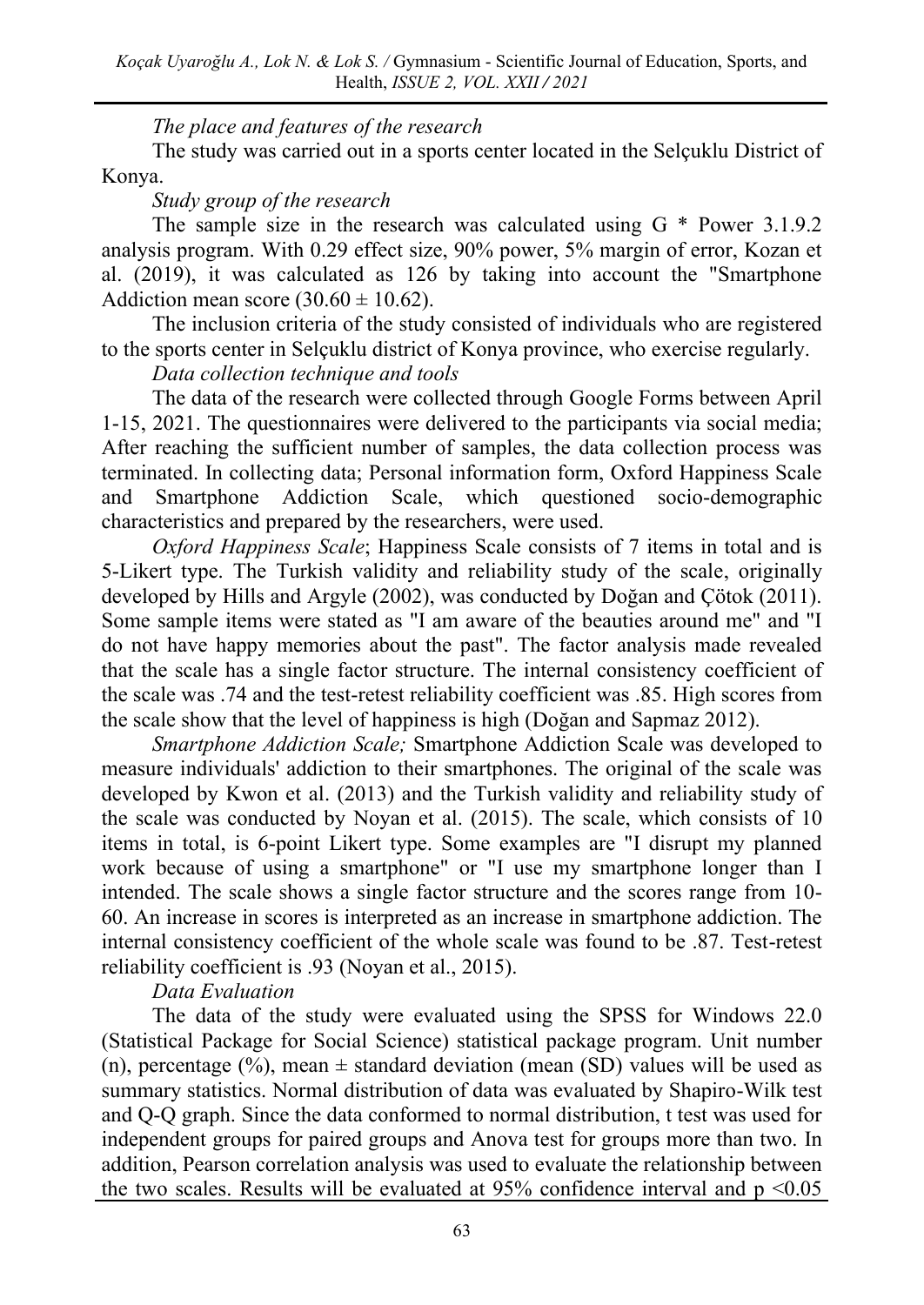significance level.

*Ethical Procedure*

Ethical permission was obtained from the Faculty of Sport Sciences Ethics Committee (Date: 25.03.2021, Decision number: 53) for the ethical permission of the study. Before starting the research, the informed consent form of the individuals was taken online. The purpose of the study, its duration and the procedures to be performed during the research were briefly explained in a language they would understand, the principle of "Informed Consent", the principle of "autonomy" by stating that individuals could withdraw from the study at any time, and the principle of "Protection of Confidentiality and Confidentiality" by stating that individual information would be protected after being shared with the researcher.

### **3. Results and Discussions**

The average age of the participants is  $25.57 \pm 7.033$ , 62.7% are male, 37.3% are female, 39.7% are high school graduates, 38.9% are university graduates and 21.4% are secondary school graduates. , 81.7% were single, 18.3% were married, 42.1% perceived their income situation as good, 32.5% as bad, 25.4% as medium, 39.7% ' It was determined that 34.1% perceived their health status as good, 26.2% as poor, 54.0% did not have any chronic disease and 61.9% had children.

The happiness scale mean score of the participants was calculated as  $21.36 \pm 1.5$ 4.32 and the smartphone addiction scale average score was calculated as  $31.99 \pm$ 9.29 (Table 1).

**Table 1.** *Distribution of Participants' Mean Scores of Happiness and Smartphone Addiction Scales*

| <b>Scales</b>                                   | $Mean \pm SD$    | Min-Max   |
|-------------------------------------------------|------------------|-----------|
| <b>Happiness Scale Average Score</b>            | $21.36\pm4.32$   | $15 - 46$ |
| <b>Smartphone Addiction Scale Average Score</b> | $31.99 \pm 9.29$ | 14-49     |

When the sociodemographic characteristics and happiness levels of the participants were examined, it was determined that the average score of the happiness level of women was higher than the average score of the happiness level of men and the difference was statistically significant ( $p \le 0.05$ ). A statistically significant difference was found between educational status and happiness level, and it was seen that the difference stems from university graduates ( $p \le 0.05$ ). It was determined that the mean score of the happiness level of married people is higher than the average score of the happiness level of singles, and the difference is statistically significant ( $p \le 0.05$ ). A statistically significant difference was found between perceived income status and happiness level, and it was observed that the difference stems from those who perceive their income well ( $p \le 0.05$ ). A statistically significant difference was found between the perceived health status and the level of happiness, and it was observed that the difference stems from those who perceive their health well ( $p \le 0.05$ ) (Table 2).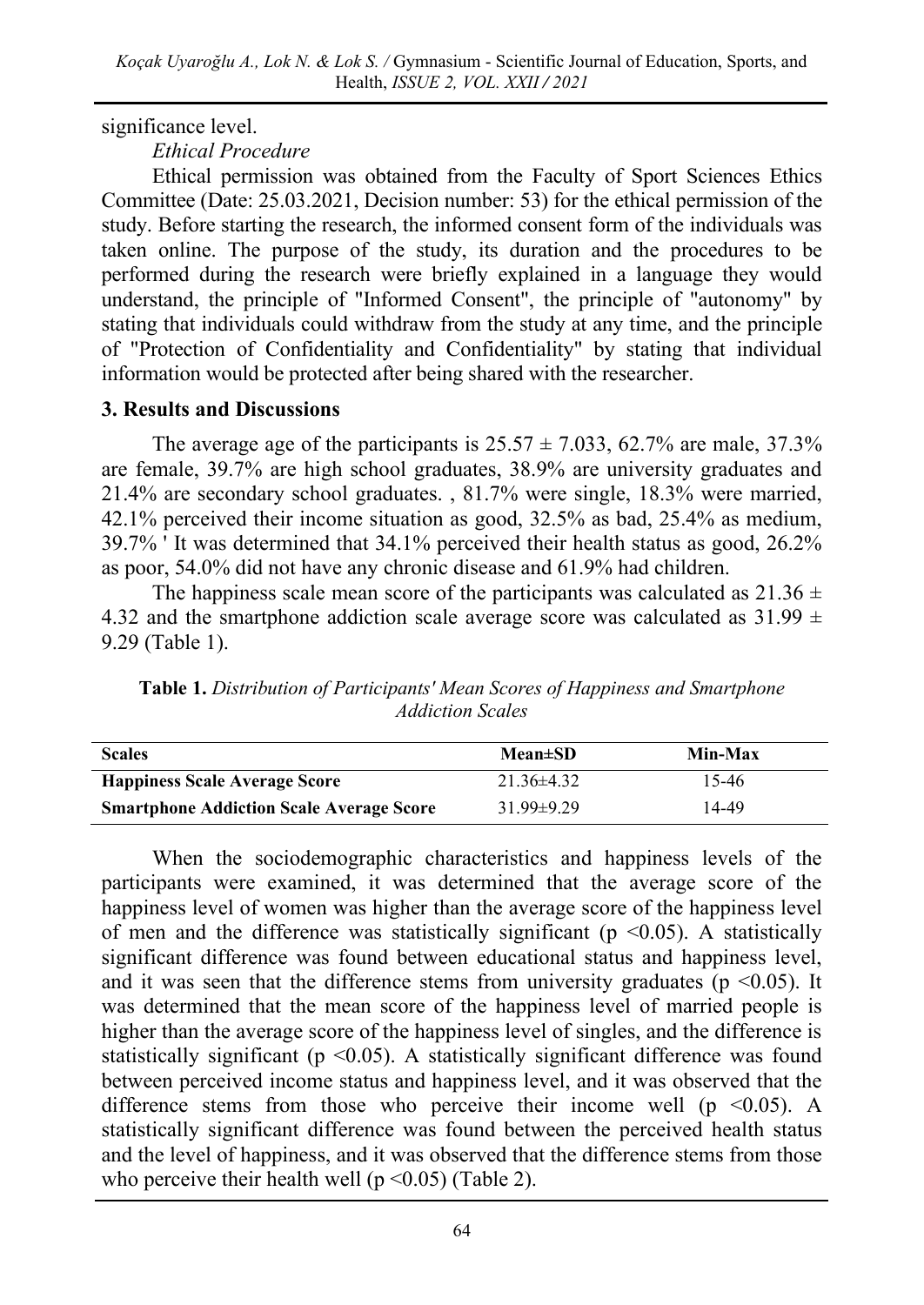| <b>Variables</b>              | Happiness Scale Mean±SD | <b>Test value</b> |  |
|-------------------------------|-------------------------|-------------------|--|
|                               |                         | P value           |  |
| Gender                        |                         |                   |  |
| Female                        | $24.45\pm4.79$          | t: $0.179$        |  |
| Male                          | $18.30\pm4.04$          | $p:0.03*$         |  |
| <b>Education Status</b>       |                         |                   |  |
| Primary education             | $20.81 \pm 4.72$        | F: 0.210          |  |
| High school                   | $22.50\pm4.01$          | $p:0.04*$         |  |
| University                    | $20.49\pm4.23$          |                   |  |
| <b>Marital status</b>         |                         |                   |  |
| The married                   | $23.22 \pm 3.56$        | t: $1.055$        |  |
| Single                        | $20.17\pm4.47$          | $p:0.010*$        |  |
| <b>Perceived Income Level</b> |                         |                   |  |
| Good                          | $24.47\pm4.29$          | F: 0.264          |  |
| Middle                        | 20.78±4.54              | $p:0.006*$        |  |
| <b>Bad</b>                    | $18.66\pm4.25$          |                   |  |
| <b>Perceived Health Level</b> |                         |                   |  |
| Good                          | $26.30\pm4.63$          | F:1.132           |  |
| Middle                        | $19.63 \pm 4.04$        | $p:0.004*$        |  |
| Bad                           | 18.09±4.29              |                   |  |

| <b>Table 2.</b> Assessment of Happiness Level Scores of the Participants by Sociodemographic |  |
|----------------------------------------------------------------------------------------------|--|
| <i>Characteristics</i>                                                                       |  |

F: One Way Anova, t: t test, \*p<0.05

| <b>Table 3.</b> Assessment of Smartphone Addiction Mean Scores of Participants by |  |
|-----------------------------------------------------------------------------------|--|
| Sociodemographic Characteristics                                                  |  |

| <b>Smartphone Addiction Scale</b> | <b>Test value</b><br>P value                          |  |
|-----------------------------------|-------------------------------------------------------|--|
|                                   |                                                       |  |
|                                   |                                                       |  |
|                                   | t:1.359                                               |  |
|                                   | $p:0.003*$                                            |  |
|                                   |                                                       |  |
| $28.74 \pm 8.81$                  | F: 5.208                                              |  |
| $30.65 \pm 8.22$                  | $p:0.007*$                                            |  |
| $35.06 \pm 9.79$                  |                                                       |  |
|                                   |                                                       |  |
| $31.43 \pm 8.67$                  | t: $1.776$                                            |  |
| $32.12 \pm 9.47$                  | p:0.185                                               |  |
|                                   |                                                       |  |
| $32.70 \pm 8.57$                  | F: 0.261                                              |  |
| $31.50 \pm 10.14$                 | p:0.771                                               |  |
| $31.46 \pm 9.68$                  |                                                       |  |
|                                   |                                                       |  |
| $29.90 \pm 8.87$                  | F:4.757                                               |  |
| $31.33 \pm 10.41$                 | $p:0.010*$                                            |  |
| $36.03 \pm 7.11$                  |                                                       |  |
|                                   | $Mean \pm SD$<br>$31.13 \pm 9.13$<br>$33.45 \pm 9.49$ |  |

F: One Way Anova, t: t test, \*p<0,05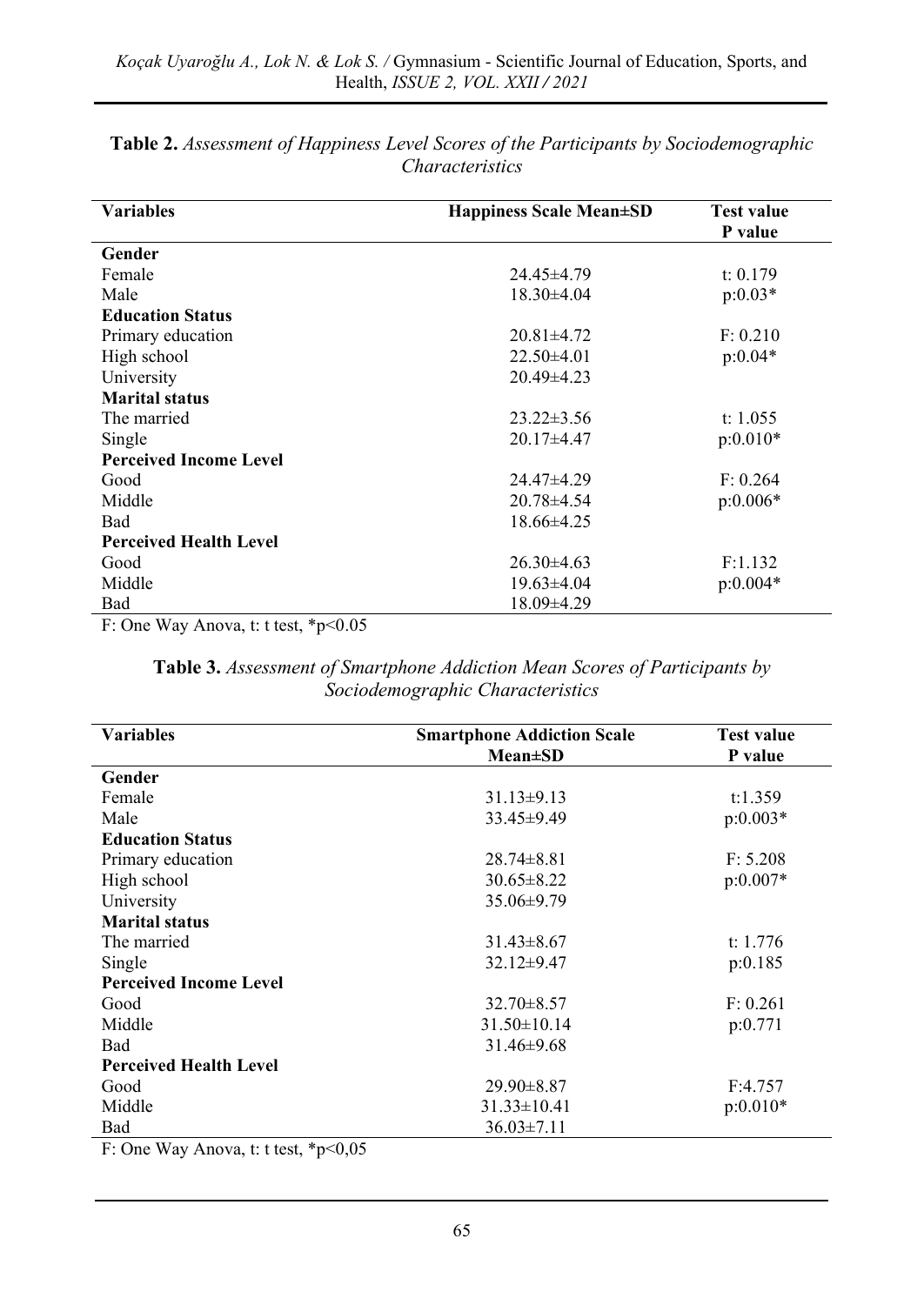When the sociodemographic characteristics of the participants and the mean scores of the smartphone addiction scale were examined, it was determined that the mean score of smartphone addiction of men was higher than the average score for smartphone addiction of women, and the difference was statistically significant (p <0.05). A statistically significant difference was found between the educational status and the average score of smartphone addiction, and it was observed that the difference was due to university graduates ( $p \le 0.05$ ). No statistically significant difference was found between marital status and smartphone addiction average score  $(p > 0.05)$ . No statistically significant difference was found between the perceived income level and the average score for smartphone addiction  $(p > 0.05)$  (Table 3).

When the relationship between the happiness level of the participants and smartphone addiction was evaluated, it was found that there was a strong negative relationship between happiness and smartphone addiction (r:  $-0.772$ , p  $\leq 0.05$ ) (Table 4). As the smartphone addiction level of the participants increases, their level of happiness decreases.

**Table 4.** *Comparison of Participants' Level of Happiness and Smartphone Addiction*

| <b>Scales</b>                                            | <b>Happiness Scale Level</b> | <b>Smartphone Addiction</b> |
|----------------------------------------------------------|------------------------------|-----------------------------|
| <b>Happiness Scale Level</b>                             | 1.00                         |                             |
| <b>Smartphone Addiction</b>                              | $r = 0.772$                  | 1.00                        |
|                                                          | $p:0.001*$                   |                             |
| $\mu$ . Decrees Correlation Anglysis $\frac{k_0}{20.05}$ |                              |                             |

r: Pearson Correlation Analysis, \*p<0,05

#### *Discussions*

In this study, it was found that the average happiness score of individuals who do regular physical exercise is at a moderate level. Başar and Sarı (2018) stated that individuals who exercise regularly have a high level of happiness and that regular exercise contributes positively to the mental health of individuals. Demir and Duman (2019) determined in a study they conducted that exercise had a positive effect on the level of happiness. According to the literature, physical exercise has a positive effect on an individual's psychological well-being and feeling happy (Delextrat et al., 2016; Khazaee-pool et al., 2015; Uğurlu et al., 2015). These findings are parallel to the findings obtained. It can be said that regular physical exercise has positive effects on mental health as well as its contributions to physical health, that the individual feels happier as the person is active, and exercise strengthens the individual's well-being.

When some sociodemographic characteristics of the individuals included in the study and their happiness score averages are examined; A statistically significant difference was found between his gender and the happiness scale total score average. The average happiness score of men is lower than that of women. It is seen that doing sports contributes positively to the happiness level of women. However, according to the literature, regular exercise is effective on the happiness level of both genders (Huang and Humphreys, 2012). It was determined that there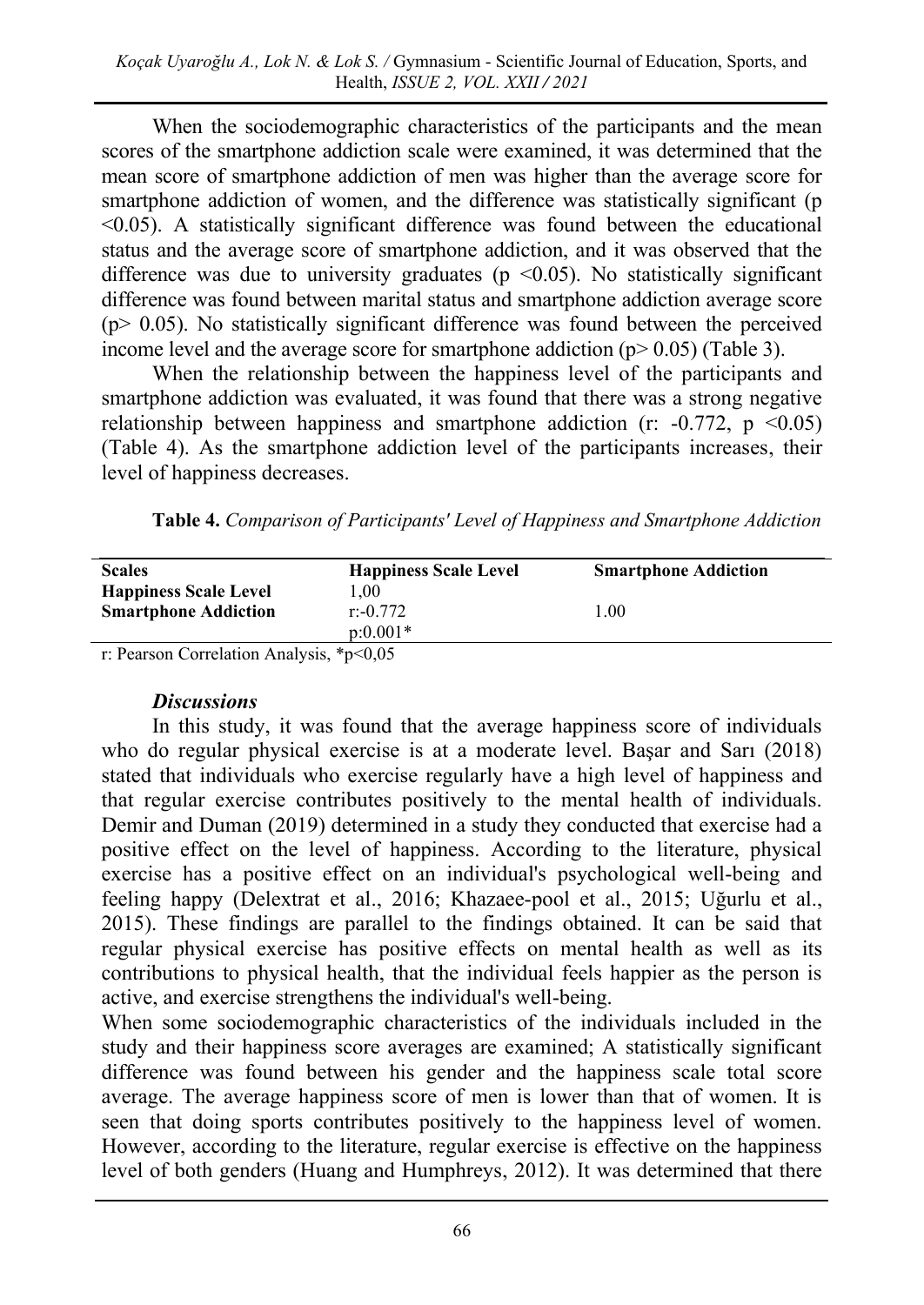is a statistically significant difference between the marital status of individuals who exercise regularly and the total score average of the happiness scale, and the difference is due to married individuals. Similarly, Hayo and Seirfert (2003) stated in their study that married people are happier than those who are single, widowed, and those who live separately. Marriage and family satisfaction can be considered to be one of the determinants of happiness.

In this study, a statistically significant difference was found between individuals' perception of income and their happiness scale total score average. It has been observed that the average score of those with good income perception is higher than the others. According to the literature, it is seen that individuals with high income are happier than those with low income (Tiliouine, Cummins & Davern, 2006, Wang and VanderWeele, 2011). At this point, although we think that the level of income does not have a direct effect on the happiness of the individual, it can be thought that the individual's position in society, power and the convenience it provides in meeting their needs such as nutrition and shelter may have an effect. It was determined that there is a statistically significant difference between the perception of health status of individuals who exercise regularly and the total score average of the happiness scale, and the difference is due to individuals who perceive their health as good. It is known that there is a two-way relationship between happiness and health (Graham, 2008). Considering the effects of regular exercise on physical and mental well-being, it can be said that it supports the individual to perceive himself and feel happy.

When some of the sociodemographic characteristics of the individuals included in the study and their smartphone addiction total score averages were examined; A statistically significant difference was found between the gender and the smartphone scale total score average. The average total score of the smartphone addiction scale of men is higher than that of women. Aycan and Üzüm (2020) stated in their study that there is no significant difference between the internet addiction level of individuals who do sports according to their gender, but the internet addiction average of men is higher than that of women. We can explain this situation by the fact that men are more interested in high-tech gadgets such as smartphones, they are gender-specific, and they have easy access to the internet. In this study, it was determined that there is a negative and strong relationship between the average score of happiness and smartphone addiction of individuals who do regular physical exercise. In other words, as the happiness score average of individuals increases, the average score for smartphone addiction decreases. Similarly, Kozan et al. (2019) stated in a study they conducted with university students that there was a negative relationship between happiness and smartphone addiction. Chan (2013) emphasized that there is a negative relationship between smartphone use and subjective well-being in his study, which examined the relationship between smartphone use and subjective well-being. In parallel with these findings, it can be said that unhappy individuals are prone to smartphone addiction.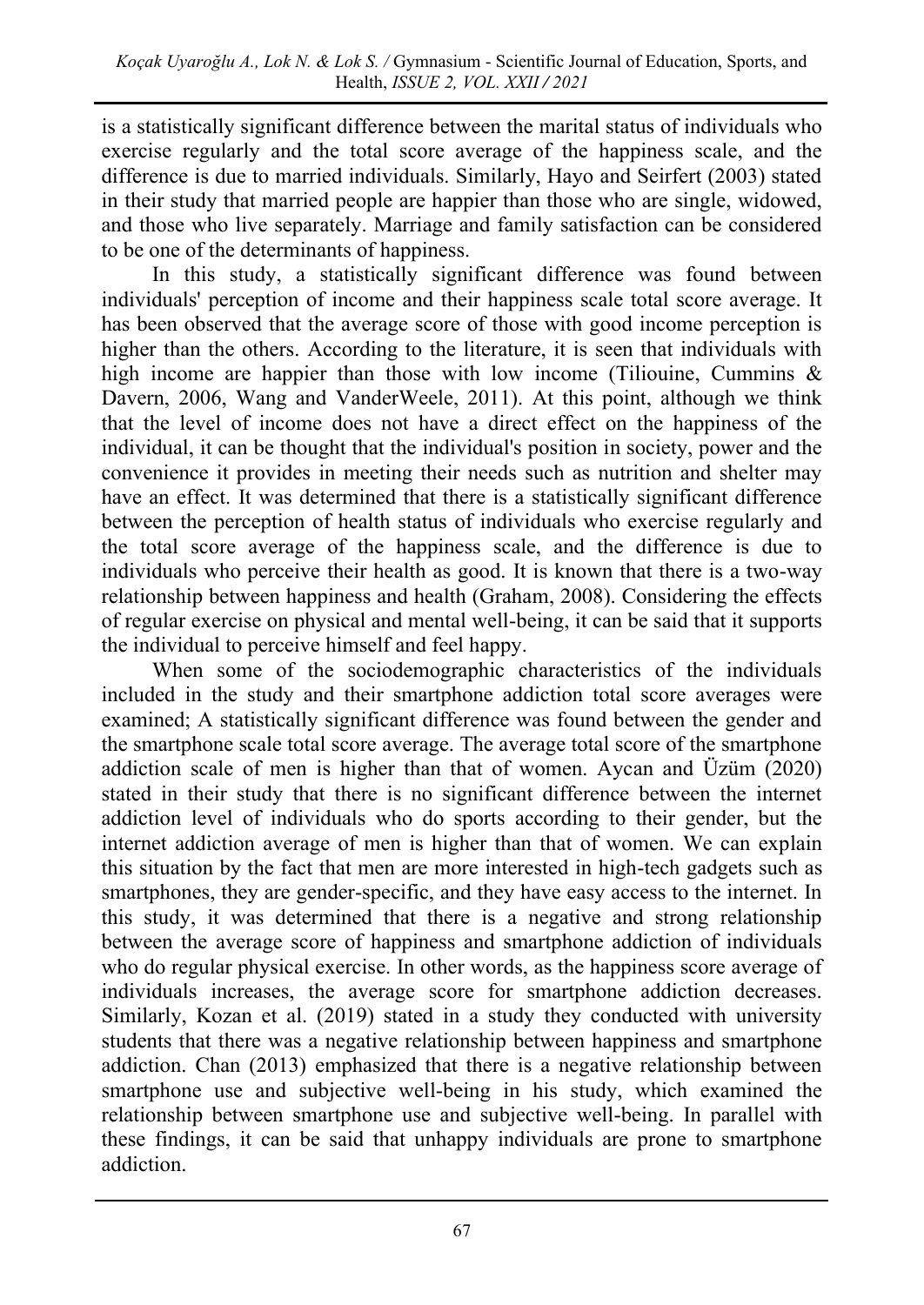## **4. Conclusions**

In line with the results obtained from the study; In terms of happiness, men, singles, people with low education level, those who perceive their health as bad and medium, and those who perceive their income level as bad and medium are in the risk group. In terms of smartphone addiction, men, singles, people with a high level of education, those who perceive their health as bad and medium, and those who perceive their income level as bad and medium were in the risk group. It can be said that as the happiness levels of individuals who do sports increase, their smartphone addiction levels decrease. In line with these results, it may be recommended to raise awareness of the importance of physical exercise in increasing the happiness of individuals and preventing smartphone addiction, providing easy access to sports centers and individual / group interviews by mental health professionals.

## **References**

- 1. AKYÜZ, H., YAŞARTÜRK, F., KARATAŞ İ., TÜRKMEN, M., & ZORBA, E. (2018). Rekreasyon bölümünde öğrenim gören öğrencilerin serbest zaman motivasyonlarının mutluluk düzeyleri üzerine etkisi, *Journal of Human Sciences*, 15(2), 1086-1096.
- 2. ALUŞ, Y., & SELÇUKKAYA, S. (2015). Türk ailesinde mutluluk algısı ve değerleri. *Sosyal ve Kültürel Araştırmalar Dergisi*, 1(2),151-75.
- 3. ARSLAN, C., GÜLLÜ, M., & TUTAL, V. (2011). Spor yapan ve yapmayan ilköğretim öğrencilerinin depresyon durumlarının bazı değişkenlere göre incelenmesi. *Niğde Üniversitesi Beden Eğitimi ve Spor Bilimleri Dergisi,* 5(2), 120-130.
- 4. AYCAN, A., & ÜZÜM, H. (2020). The effects of sports participation on internet addiction of high school students. *Journal of Human Sciences*, 17(4), 1022-1033.
- 5. BAŞAR, S., & SARI, İ. (2018). Düzenli egzersizin depresyon, mutluluk ve psikolojik iyi oluş üzerine etkisi. *İnönü Üniversitesi Beden Eğitimi ve Spor Bilimleri Dergisi*, 5(3), 25-34.
- 6. BOYCE, W.R., BOONE, E.L., CİOCİ, B.W., & LEE, A.H. (2008). Physical activity, weight gain and occupational health call centre employees. *Occup Med*, 58, 238-44.
- 7. CHAN, M. (2013). Mobile Phones and The Good Life: Examining The Relationships Among Mobile Use, Social Capital and Subjective Well-Being. *New media and society*. 17(1), 96-113.
- 8. DELEXTRAT, A.A., WARNER, S., GRAHAM, S., & NEUPERT, E. (2016). An 8-week exercise intervention based on Zumba improves aerobic fitness and psychological well-being in healthy women. Journal of Physical *Activity and Health*, 13(2), 131-139.
- 9. DEMİR, K., & VE DUMAN, S. (2019). Bireylerin spor yapma durumlarıyla, benlik saygıları ve mutluluk düzeyleri arasındaki ilişkisinin incelenmesi.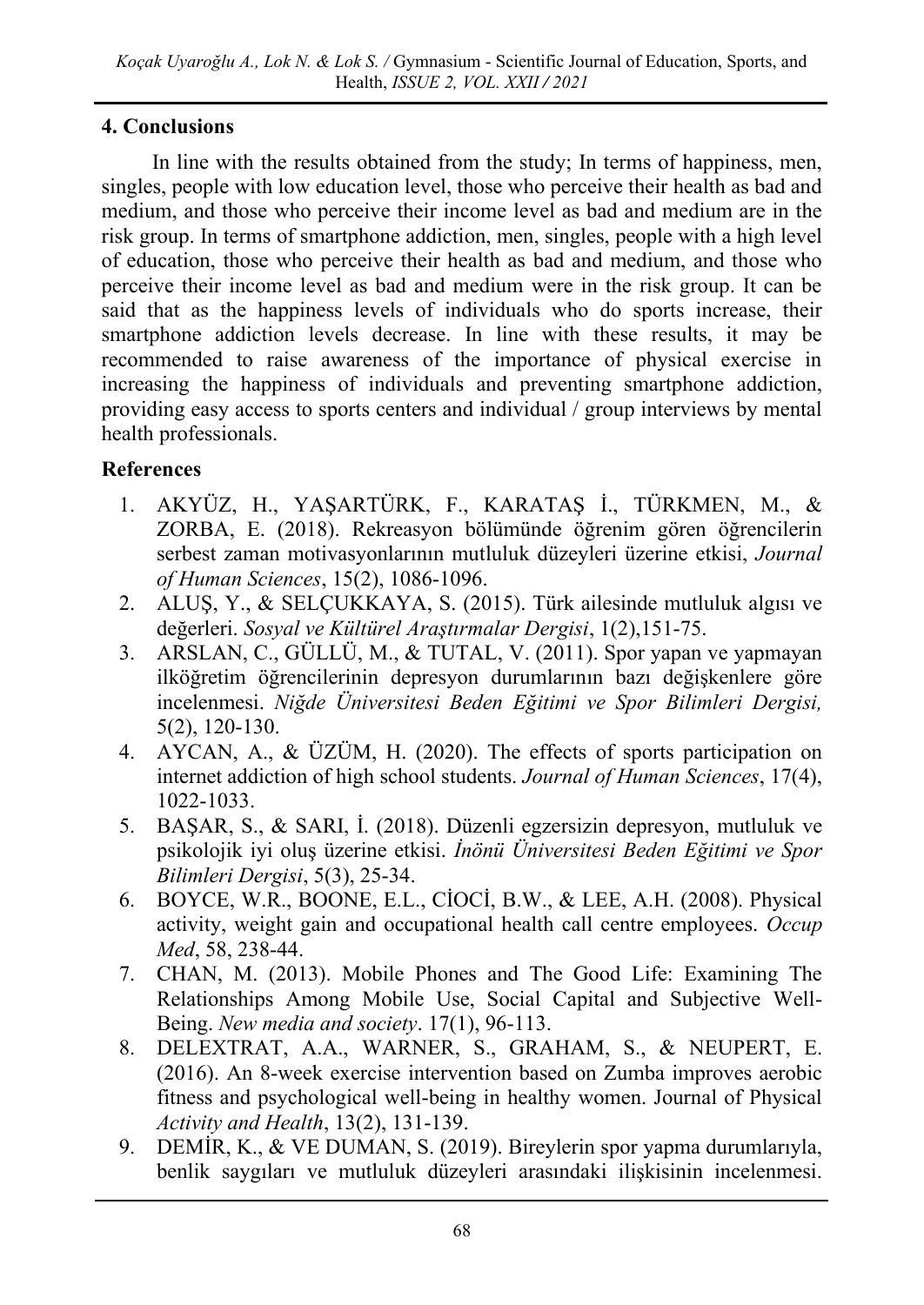*Gaziantep Üniversitesi Spor Bilimleri Dergisi*, 4(4), 437-449.

- 10. DİENER, E. (2000). Subjective well-being: The science of happiness and a proposal for a national index. *American Psychologist*, 55, 34-43.
- 11. DOĞAN, T., & SAPMAZ, F. (2012). Oxford Mutluluk Ölçeği Türkçe Formunun psikometrik özelliklerinin üniversite öğrencilerinde incelenmesi. *Düşünen Adam Psikiyatri ve Nörolojik Bilimler Dergisi*, 25: 297-304.
- 12. DOĞAN, T., & ÇÖTOK, N.A. (2011). Oxford Mutluluk Ölçeği Kısa Formunun Türkçe Uyarlaması: Geçerlik ve Güvenirlik Çalışması. *Türk Psikolojik Danışma ve Rehberlik Dergisi*, 4(36), 165-170.
- 13. GRAHAM, C. (2008). Happiness And Health: Lessons And Questions For Public Policy, *Health Affairs*. 27(1), 72-87.
- 14. HAYO, B., & SEIFERT, W. (2003). Subjective economic well-being in eastern europe, *Journal of Economic Psychology*, 24 (3), 329–348.
- 15. HUANG, H, & HUMPHREYS, B.R. (2012). Sports participation and happiness: Evidence from US microdata. *Journal of Economic Psychology*, 33(4), 776-793.
- 16. KHAZAEE‐POOL, M., SADEGHİ, R., MAJLESSİ, F., & RAHİMİ FOROUSHANİ, A. (2015). Effects of physical exercise programme on happiness among older people. *Journal of psychiatric and Mental health nursing*, 22(1), 47-57.
- 17. KİM, Y., JEONG, J.-E., CHO, H., JUNG, D.-J., KWAK, M., RHO, M.J., YU, H., & KIM, D.-J. (2016). Personality factors predicting smartphone addiction predisposition: Behavioral inhibition and activation systems, impulsivity, and self-control. *PLoS One*, 11(8): e0159788.
- 18. KOZAN, H.İ.Ö., KAVAKLI, M., AK, M., & KESİCİ, Ş. (2019). Akıllı telefon bağımlılığı, genel aidiyet ve mutluluk arasındaki ilişkilerin yapısal eşitlik modellemesi ile incelenmesi. *Klinik Psikiyatri Dergisi*, *22*(4), 2152-2159.
- 19. KWON, M., KİM, D.-J., CHO, H., & YANG, S. (2013). The Smartphone addiction scale: development and validation of a short version for adolescents. *PLoS ONE*, 8(12), e83558.
- 20. LİU, Q., YANG, Y., LİN, Y., YU, S., & ZHOU, Z. (2017). Smartphone addiction: Concepts, measurements, and factors. *Chinese Journal of Clinical Psychology*, 25(1), 82-87.
- 21. MOK, J.Y., CHOİ, S.W., KİM, D.J., CHOİ, J.S., LEE, J., AHN, H., & SONG, W.Y. (2014). Latent Class Analysis on Internet and Smartphone Addiction in College Students, *Neuropsychiatric Disease and Treatment*, 10, 817–828.
- 22. NOYAN, C.O., ENEZ-DARÇIN, A., NURMEDOV, S., YILMAZ, O., & VE DILBAZ, N. (2015). Akıllı Telefon Bağımlılığı Ölçeğinin Kısa Formunun üniversite öğrencilerinde Türkçe geçerlilik ve güvenilirlik çalışması. *Anadolu Psikiyatri Dergisi*, 16, 73-81.
- 23. PAFFENBARGER, R.S., BLAİR, S.N., & LEE, I.M. (2001). A history of physical activity, cardiovascular health and longevity: the scientific contributions of Jeremy, *International Journal of Epidemiology*, 30(5), 1184-92.